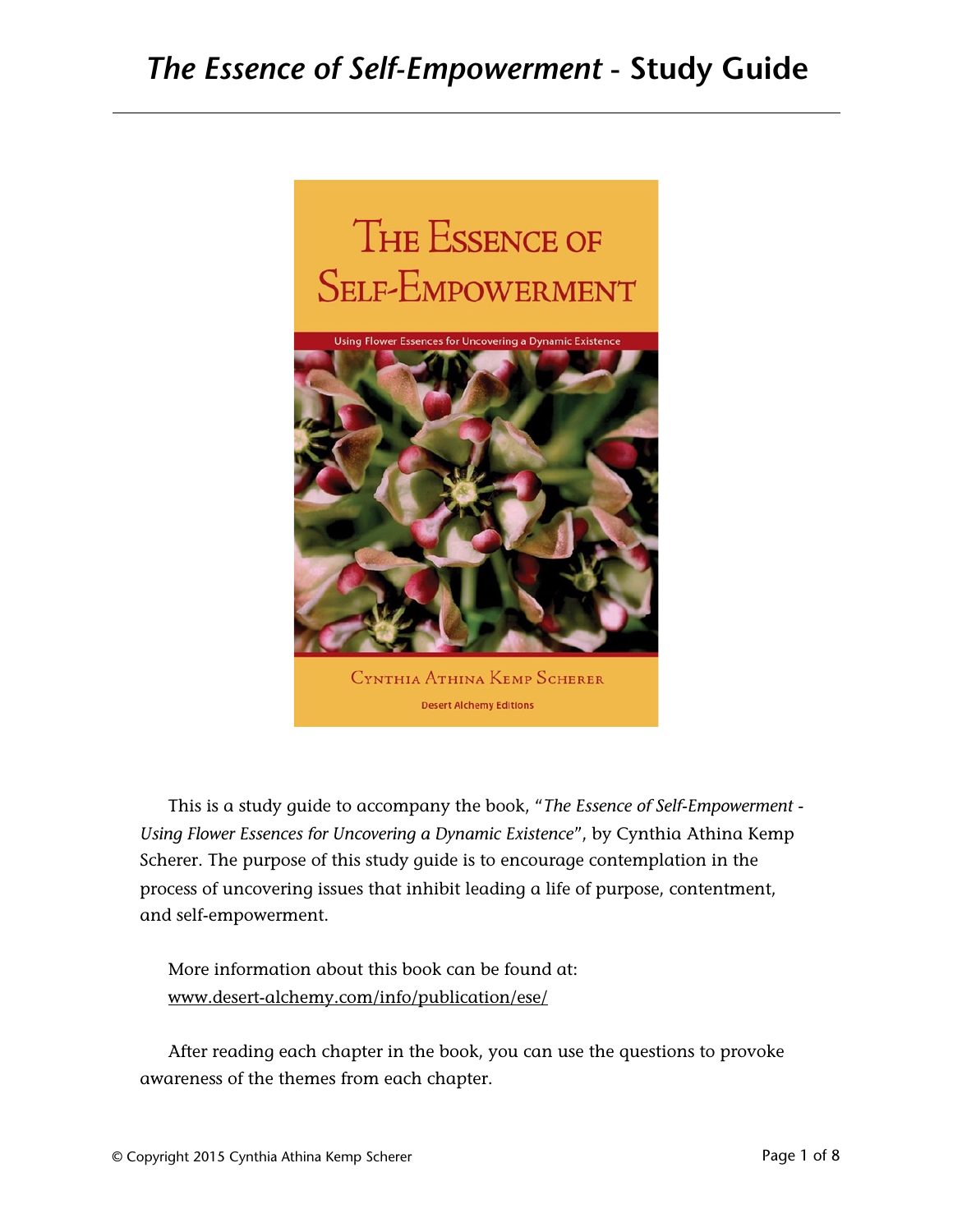# **Chapter 1 - What is Self-Empowerment?**

- 1. What does power mean to you?
- 2. What makes you feel powerful?
- 3. What are the things, circumstances, or people that leave you feeling powerless?

4. In what areas of your life do you feel that you need to become self-empowered? Some areas to consider are: work; family; spiritual endeavors; friendships; intimate relationships; and caring for your physical, emotional, mental or spiritual needs.

### **Chapter 2 - Three Stages on the Road to Self-Empowerment**

1. Do you feel ready to take a journey that you have no idea where it will lead?

2. If not, what do you feel you need before you could start the journey? Is internal courage or determination an issue?

# **Chapter 3 - Stage One: Recognizing the Ways in which You Feel Disempowered**

1. Can you identify any times in your youth where you felt you were being taught selfempowerment? Do you remember or have you been told about things that happened as a youngster that illustrated learning how to be self-reliant in any ways?

2. Are you aware of times in your youth when you felt you were inhibited from learning how to empower yourself? Were you overprotected? Were you allowed to make mistakes? Were you encouraged to try new things or take risks? Were you discouraged from following things in which you thought you might be interested?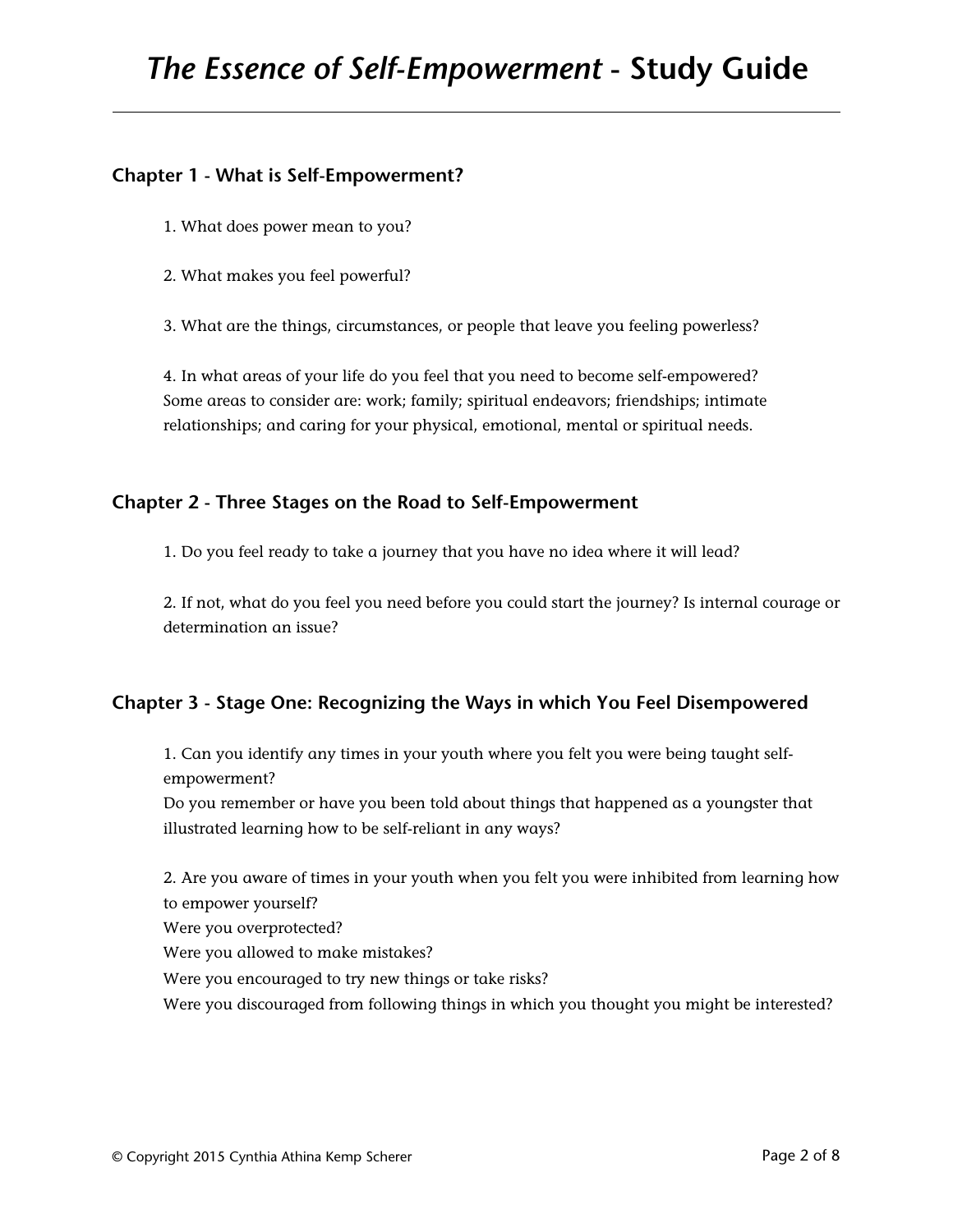3. Think back to when you were officially an adult. Did you like this transition? Did you feel ready to be responsible for yourself? Did you feel prepared to make decisions for yourself? Did some part of you wan to abdicate responsibility?

4. In subsequent years when big transitions happened, such as having your first child, moving to a new city, or purchasing your first home, did you feel confident and up for the adventure, or were you terrified?

- 5. Considering your life today, are you satisfied with your relationships and your career?
- 6. Do you have an outlet for expressing your creativity?
- 7. Are you comfortable with your spirituality?
- 8. Do you feel secure in your life?
- 9. Do you feel capable and able in all areas of your life?
- 10. Do you feel comfortable being responsible for yourself?
- 12. Can you identify any feelings of entitlement you may have?
- 13. Do you tend to compare yourself to others?

14. Do you have the capacity to send the inner critic to the background, or does it demand your attention constantly?

15. Do you notice a tendency to sabotage yourself and your good intentions?

- 16. Are there times when you believe that you do not have a choice in a matter?
- 17. Do you tend to be over-responsible, or take responsibility for things that are not yours?
- 18. Do you do things out of obligation?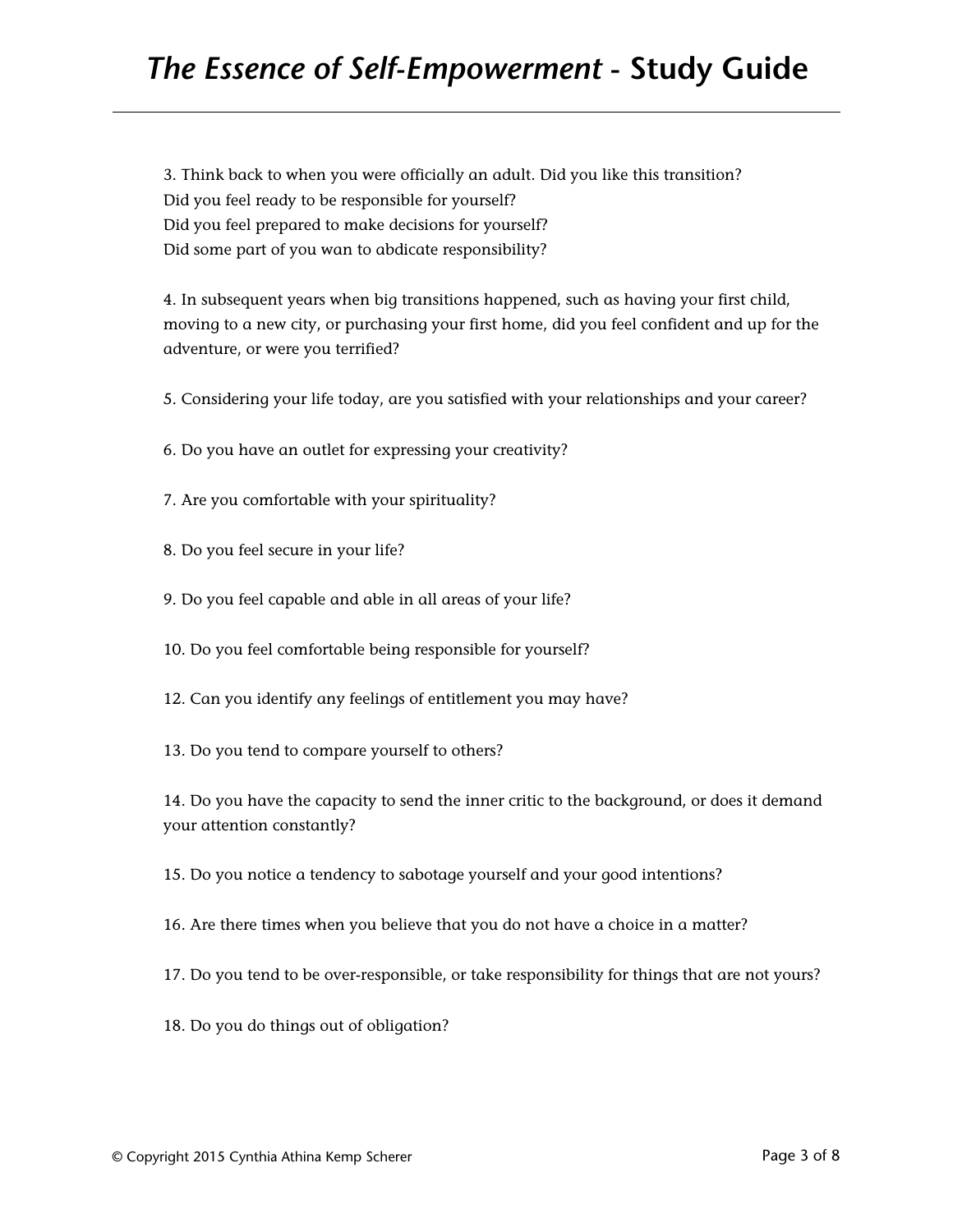19. Are you actively involved in an addiction of some sort, whether to a substance or an activity?

20. Do you feel victimized by your emotions?

21. What is it that you think or feel that leaves you feeling like a victim?

22. What keeps you from doing or saying what you want?

23. Do things outside of you keep you on a treadmill of ineffectiveness?

24. Name some types of situations in which you feel powerless.

25. What is it outside of you that holds you or obliges you to do things in your life that you do not want?

26. In what way are you defining yourself or your life so that you are powerless?

### **Chapter 4 - Stage Two. Transforming Limiting Patterns & Feelings**

1. Do you feel unable to confront the feelings that arise when you poke at the issues that leave you powerless?

2. Do you feel overwhelmed when facing old feelings?

3. Are you aware if you have internalized the desires or will of other people in your life as your own? If so, do those things fit your own deeper soul purpose?

#### **Chapter 5 - Finding Self-Esteem**

1. Do you feel you have something special to offer the world?

2. When people pay you compliments, do you brush them off or do you fully accept them?

3. Are you uncomfortable when someone recognizes one of your talent or accomplishments?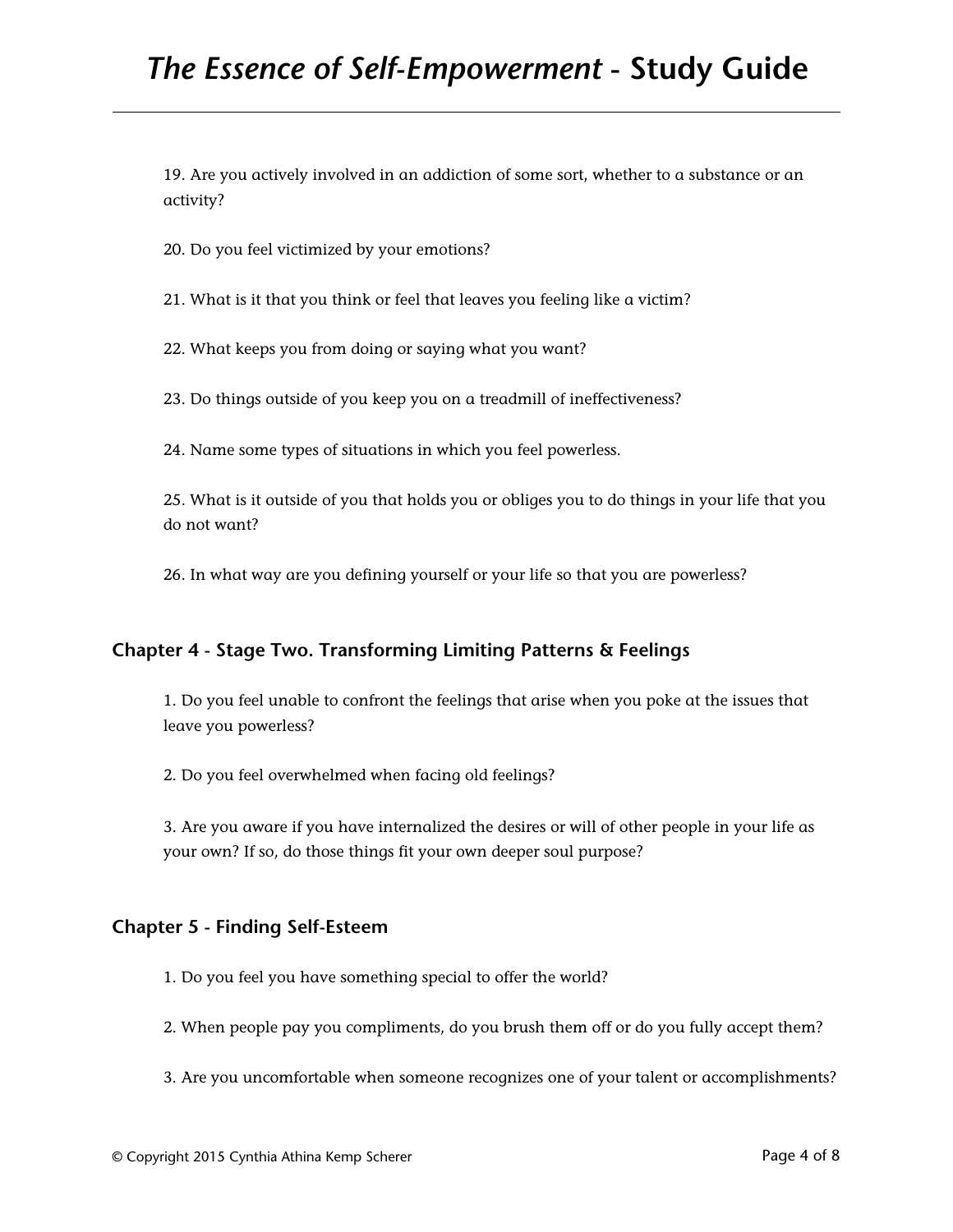4. Do you tend to put someone else down, internally or externally, when you see them receive honors?

5. Are you jealous when others are acknowledged for their achievements or do you honestly wish them well?

6. Do you sometimes feel invisible, like others don't really see you?

7. Do you envy someone else?

8. Are you aware of one or more things that makes you unique?

#### **Chapter 6 - Liberation from Fear**

- 1. Are you aware of any fears you have?
- 2. If so, do you have faith in the fact that courage resides within you to overcome them?

3. Have you spent time exploring the fear and gaining knowledge about it?

- 4. Do you have trust in the universe or a Higher Power?
- 5. Do you tend to distrust other people, even if they have not shown reason to do so?

### **Chapter 7 - Establishing Self-Discipline**

1. What is your relationship with self-discipline? Do you tell yourself that you don't have it?

2. When you want to accomplish something do you tell yourself that you cannot?

3. Do you feel that you either procrastinate in doing something, or do you not understand why you do not start something that seems like a great idea?

4. Do you have a taskmaster attitude towards yourself?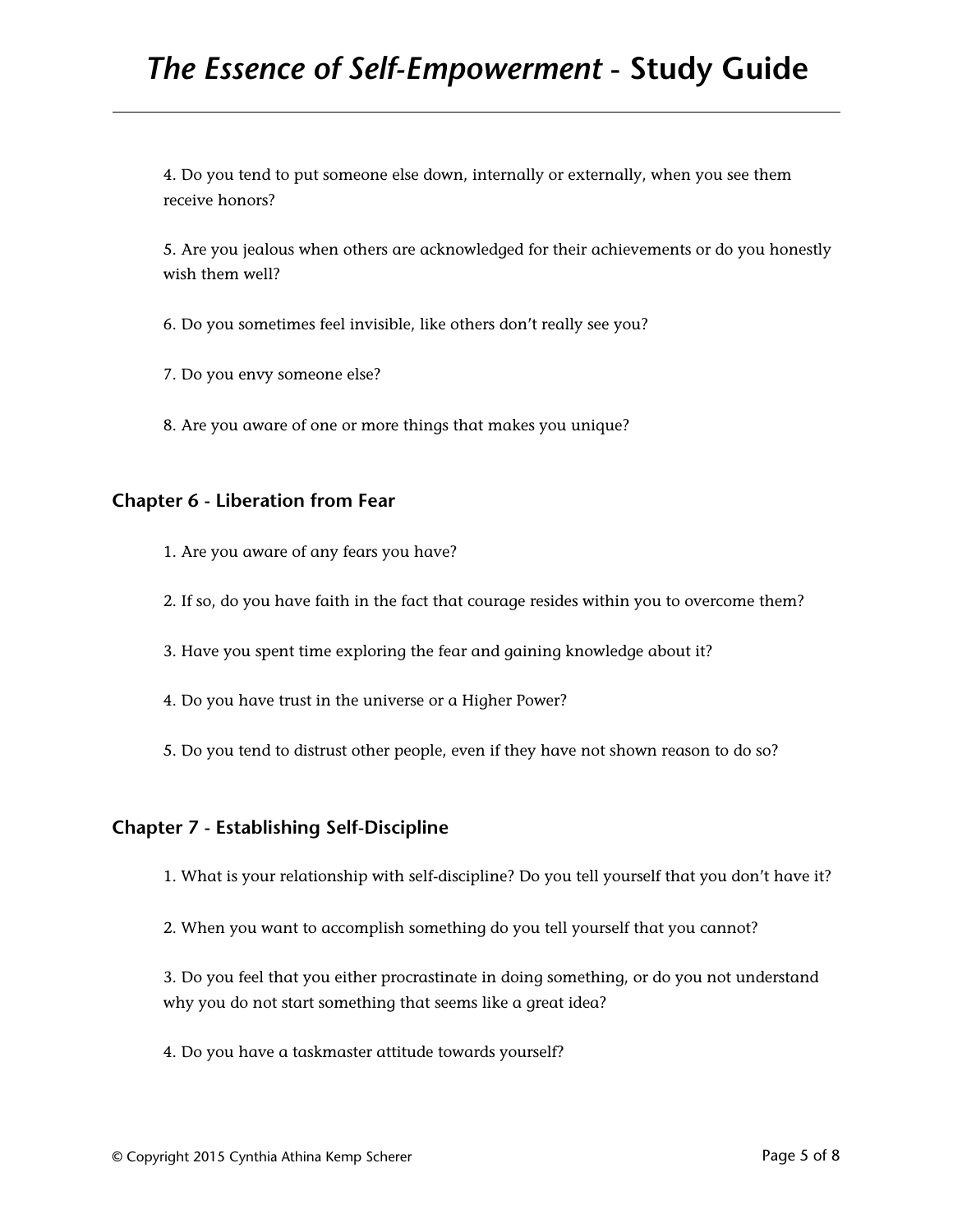# **Chapter 8 - Freedom from Addiction**

1. Do you have an addiction to something, such as a substance or an activity?

2. If no, can you accept yourself, just as you are, with your addiction? If no, go to Chapter 5.

3. If yes, do you feel ready to let it go?

4. Are you willing to deal with any underlying issues that have provoked you into acting out the addiction, even if you do not know what they are?

# **Chapter 9 - Resolving Regret and Guilt**

1. Are there things about which you feel guilty?

2. Do you feel you can be responsible for your emotional state of being? If not, what are the emotions that leave you feeling powerless?

3. Are there things that you have done in your life that you regret? How do you cope with them?

4. Can you accept the possibility of forgiving yourself and/or the other person, even if you do not feel forgiveness at present?

### **Chapter 10 - Forgiveness Comes Through Grace**

1. Is there anyone in your life that you feel you need to forgive but do not feel it?

2. Is there anything for which you feel you need to forgive yourself but do not yet feel it?

3. Do you think that if you forgive someone/yourself that it exonerates them/you from what they/you did?

4. If you don't feel forgiveness, can you accept yourself as you are? If no, go to Chapter 5.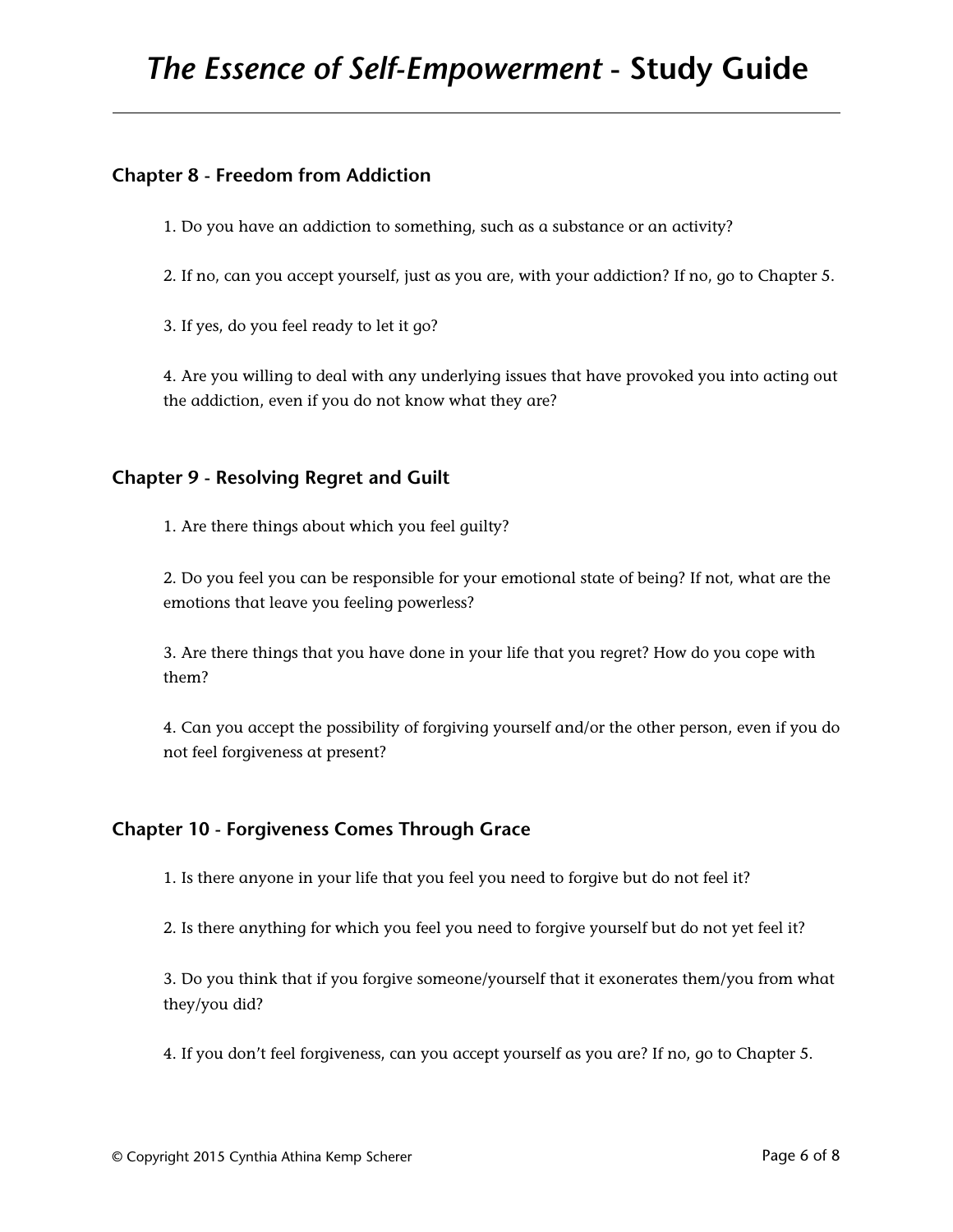# **Chapter 11 - Taking Responsibility for Yourself**

1. Are you holding onto hurt, hoping that someone will notice and take care of you or acknowledge their role in what you experienced?

- 2. Do you feel that others should pay attention to you and help you out more than they do?
- 3. Do you tend to cling to the past and wish things were as they used to be?
- 4. Are there any areas of your life that you feel unable to be responsible for yourself?

### **Chapter 12 - Stage 3. Locating & Owning Your Power**

- 1. What does power means to you? What is its source?
- 2. In general, do you know what you want in each area of your life?
- 3. Are you comfortable communicating what you want to others?

### **Chapter 13 - Power Over Yourself**

- 1. What is the power that you have, and what is your biggest challenge wielding it?
- 2. How important to you is your sense of ethics?
- 3. Do you feel that your senses sometimes control what you do?

### **Chapter 14 - Power in Skill**

- 1. How much confidence you have in your skills, or in your capacity to learn new ones?
- 2. Are you uneasy to be in the role of a beginner or new at some task or job?
- 3. What fills you with passion?